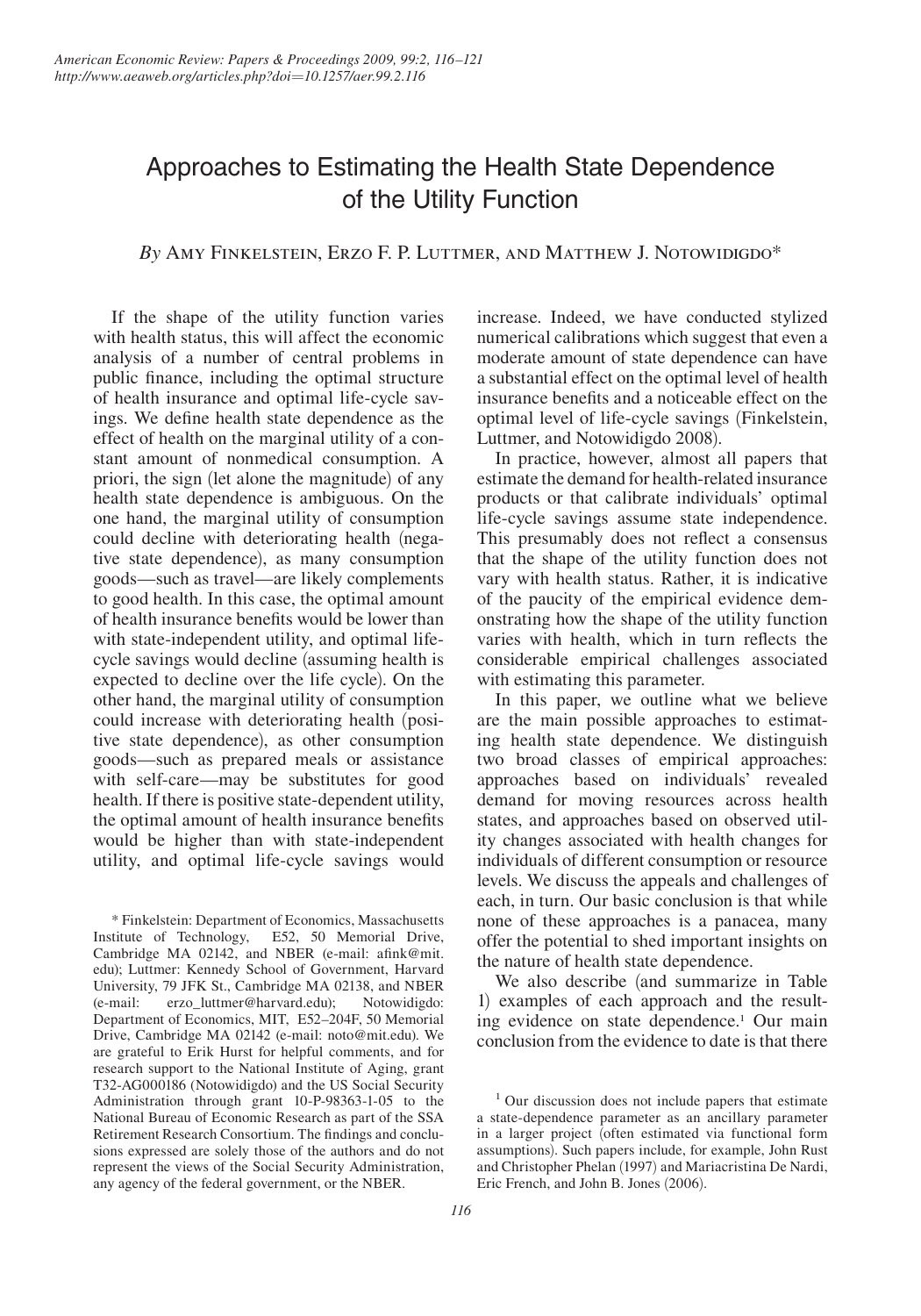| Approach                                                                                                                                     | Paper                                           | Findings                                                                                                                                        |
|----------------------------------------------------------------------------------------------------------------------------------------------|-------------------------------------------------|-------------------------------------------------------------------------------------------------------------------------------------------------|
| Health insurance demand                                                                                                                      | Not implemented                                 | N/A                                                                                                                                             |
| Effect of health on portfolio allocation                                                                                                     | Edwards (2008)                                  | Positive state dependence (estimate is not<br>quantified)                                                                                       |
| Variation in consumption profiles<br>across individuals with different health<br>trajectories                                                | Lillard and Weiss (1998)                        | Positive state dependence (marginal utility in<br>sick state is 155 percent of that in healthy state)                                           |
| Variation in self-reported compensating<br>differentials to hypothetical health risks<br>across individuals of different income<br>levels    | Sloan et al. (1988)                             | Negative state dependence (marginal utility in<br>sick state is 8 percent of that in healthy state)                                             |
|                                                                                                                                              | Viscusi and Evans (1990)                        | Negative state dependence (marginal utility in<br>sick state is 77–93 percent of that in healthy<br>state)                                      |
|                                                                                                                                              | Evans and Viscusi (1991)                        | No evidence of state dependence                                                                                                                 |
| Variation in changes in subjective well-<br>being in response to health shocks across<br>individuals of different permanent income<br>levels | Finkelstein, Luttmer, and<br>Notowidigdo (2008) | Negative state dependence (marginal utility<br>after a one-standard-deviation decrease in<br>health is 89 percent of that in the healthy state) |

Table 1—Examples of Approaches to Estimating Health State Dependence

is scope (and need) for much more empirical work on this topic. Many of the approaches we describe have not been implemented or would benefit from further investigation. In addition, the currently available estimates offer little in the way of a consensus on the sign or magnitude of health state dependence.

## **I. Estimating State Dependence Based on the Demand for Moving Resources across States**

#### A. *Demand for State-Dependent Assets*

A natural way to estimate state dependence of the utility function is to examine willingness to pay for products that offer state-dependent payoff streams. Health insurance is the obvious example. In a first-best world, health insurance equates the marginal utility of consumption across states of health. The nature of any state-dependent utility directly affects the optimal structure of a health insurance policy, and can therefore in principle be inferred from the policy chosen. Estimating state dependence

from health insurance demand is conceptually straightforward and appealing. In practice, however, researchers who attempt to operationalize this approach face (at least) two key challenges.

The first challenge is that market imperfections may limit the range of health insurance options available, and hence preclude detecting certain types of state-dependent utility based on inferences from the observed set of health insurance contracts purchased. In particular, presumably because of obvious moral hazard issues, health insurance policies that pay out *more* than medical expenditures are never (to our knowledge) offered. Therefore, if marginal utility of consumption were increasing with deteriorating health, this might not be detectable from observing the equilibrium purchases of currently available health insurance contracts.

A second challenge is that insurance demand depends not only on how marginal utility varies with health, but also on other parameters of the utility function, particularly risk aversion. The higher the assumed level of risk aversion, the less positive (or more negative) is the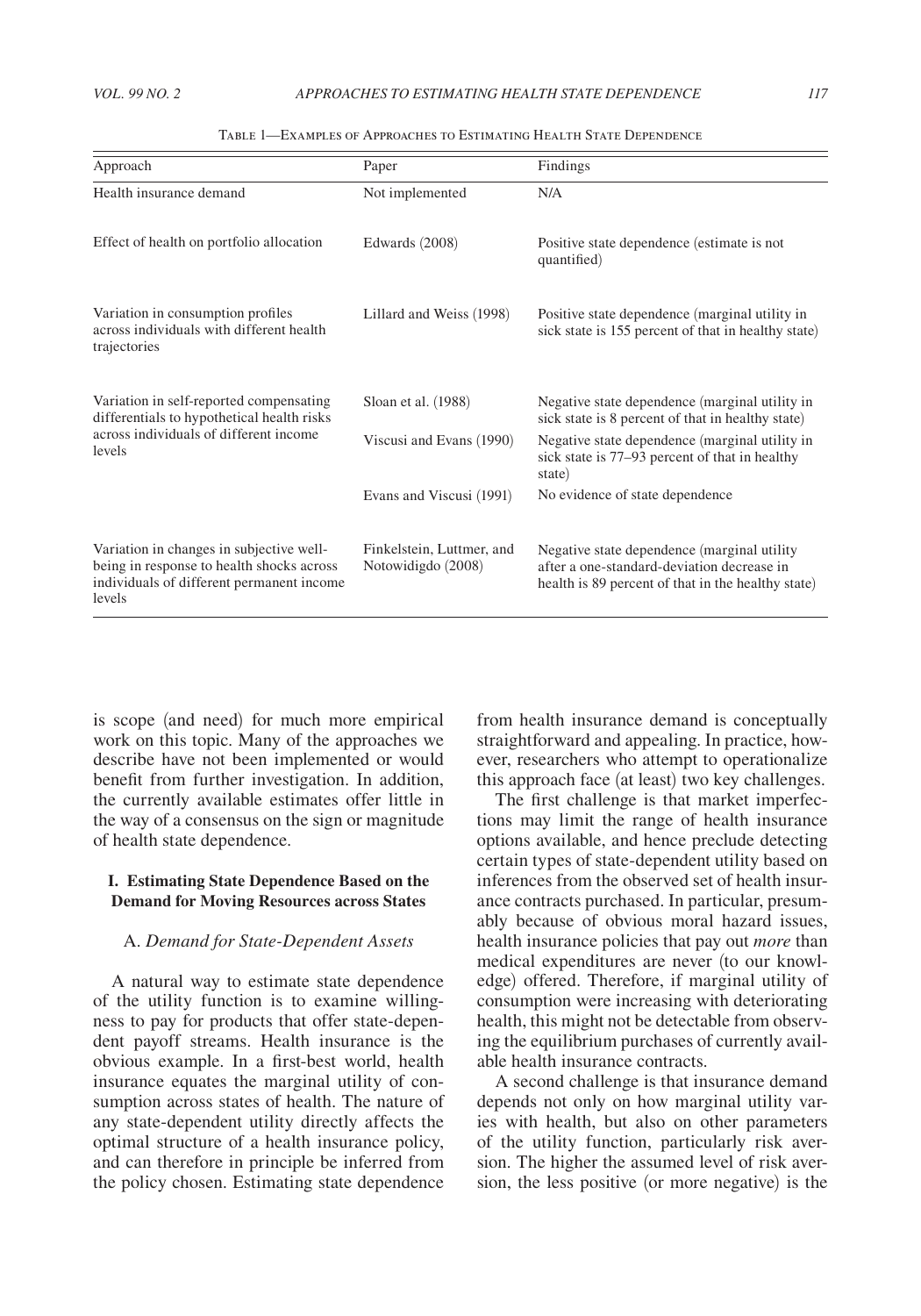state dependence implied by a given coverage allocation. There is an enormous range of estimates of risk aversion in the literature. For example, Alma Cohen and Liran Einav (2007) review studies that estimate coefficients of relative risk aversion ranging from 1 to over 50. Inferences about state dependence from health insurance allocations could therefore be quite sensitive to plausible assumptions about risk aversion.

A potentially promising way to circumvent both these challenges would be to estimate the willingness to pay for the *last* dollar of comprehensive (i.e., full medical expense reimbursement) insurance coverage.2 Imagine, for example, that an individual has a choice between two insurance contracts: one that provides comprehensive coverage of all medical expenditures, and one that provides comprehensive coverage except for a \$1 deductible. The willingness to pay in the healthy state for the last dollar of coverage in the sick state is equal to the marginal utility of consumption in the sick state relative to the healthy state, times the probability that the sick state arrives. Since the contract with the \$1 deductible provides virtually full insurance, consumption in the sick state is only marginally lower (by \$1 to be precise) relative to the healthy state, and such a small variation in consumption should have a negligible direct effect on the marginal utility of consumption in the sick state for any plausible curvature of the utility function (i.e., any coefficient of risk aversion). This means that the ratio of marginal utility in the sick state to marginal utility in the healthy state derived from the willingness to pay provides an estimate of state dependence that should be insensitive to the level of risk aversion.

To be implemented cleanly, this willingnessto-pay approach requires observing the choice between comprehensive coverage of all medical expenditures and slightly less coverage. Such a choice is likely to be hard to find in practice. Thus, as a practical matter, estimates of state dependence are likely to be affected to some degree by the assumed curvature of the utility function. How sensitive the estimates of state dependence are to this assumption will depend on how close to comprehensive (and to each other) the contracts analyzed are, as well as

what one thinks are reasonable ranges for risk aversion.3

We know of no studies that have used information on health insurance demand or health insurance contracts to estimate health state dependence. We consider this an interesting and potentially quite fruitful direction for further research. A closely related approach would be to examine demand for assets that have returns that are correlated with an individual's health. Unfortunately, to our knowledge, such assets do not exist in practice.

Even though asset returns are uncorrelated with individual health, Ryan D. Edwards (2008) argues that it is nevertheless possible to estimate health state dependence from asset allocations. Specifically, he shows that an increase in the probability of uninsured health shocks will lead people to reduce their demand for risky assets if the marginal utility of consumption decreases with health (positive state dependence). However, this relationship depends on assuming a functional form for utility in which positive state dependence occurs if and only if the coefficient of relative risk aversion exceeds one. Using data from the Study of Assets and Health Dynamics Among the Oldest Old (AHEAD), Edwards (2008) finds that those who perceive a higher probability of uninsured health shocks hold a lower share of their assets in risky securities. For the assumed functional form of the utility function, this finding indicates positive state dependence. In addition, inferences about health state dependence from asset allocation also require that changes in health do not have a direct effect on portfolio choice as they might, for example, if health affects life expectancy.

#### B. *Consumption Profiles*

One might also try to infer state dependence from the relationship between health and the time profile of consumption. Optimizing individuals will adjust their consumption path to increase consumption in periods when marginal utility is high and decrease it in periods when marginal utility is low. Thus, variation in

<sup>2</sup> We are grateful to Wojciech Kopczuk for suggesting this idea to us.

<sup>&</sup>lt;sup>3</sup> In addition, implementation requires exogenous variation across individuals in the price they face for different health insurance contracts, so that one can cleanly estimate demand; such variation is not ubiquitous but may be available in specific applications.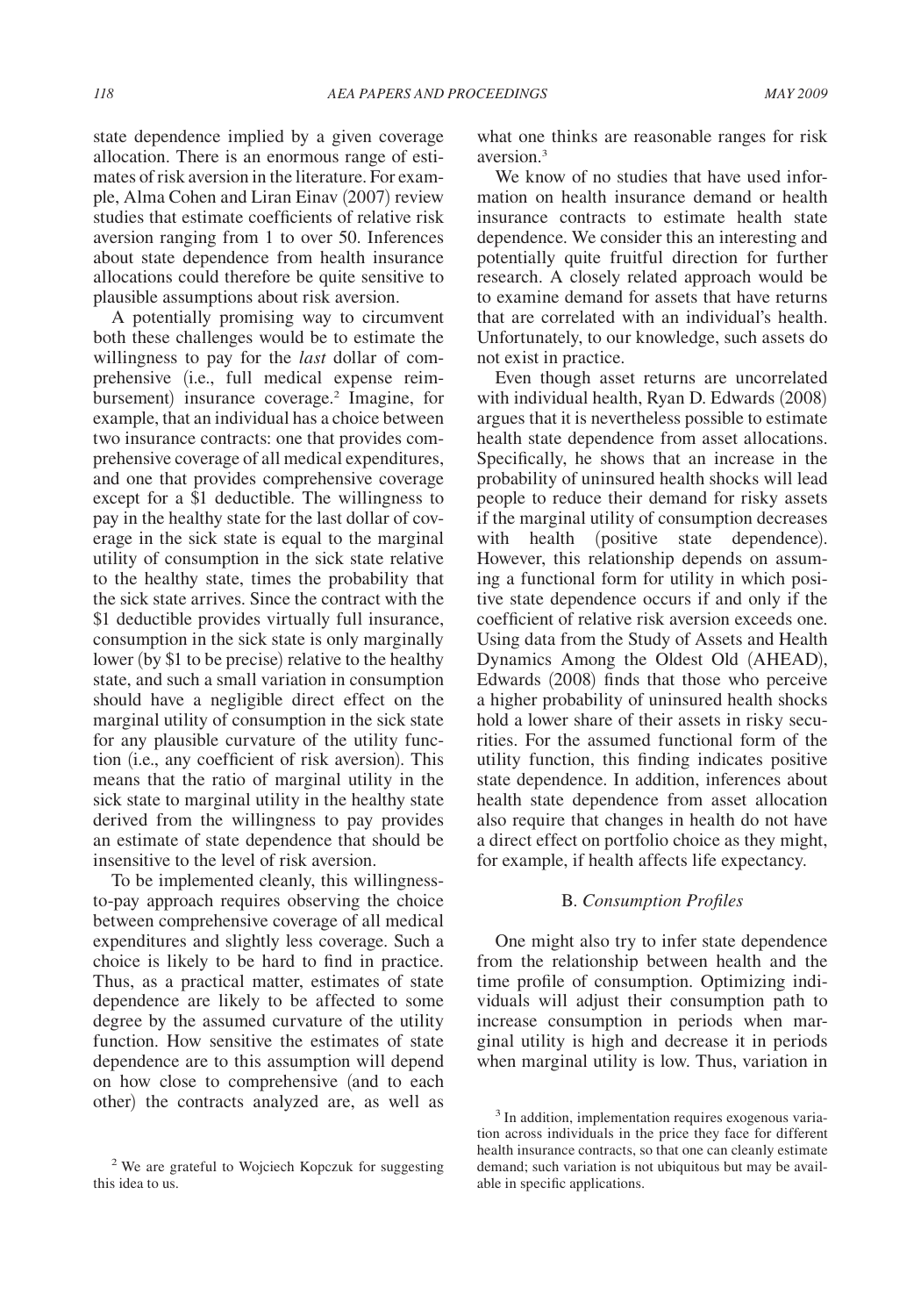the consumption profile across individuals with different health trajectories reveals the relative demand for resources across different health states.

The conceptually cleanest way to implement this approach would be to examine differences in consumption profiles across otherwise similar individuals who face different expected health shocks. At a practical level, however, it is likely to be quite difficult to identify currently similar individuals with different expected health trajectories. Potentially, one might try to use information on genetic or other medical tests that convey information about the probabilities of later onset of conditions that are currently asymptomatic to try to implement this approach. One might also try to examine the profile of consumption paths over a time period that spans the ex ante expected recovery from a transitory health condition (such as a broken leg). We know of no studies that have attempted to infer health state dependence from the difference in consumption profiles across individuals of the same demographics but with different expected health trajectories. One reason may be that data containing information on such expected health trajectories are not commonplace. However, we believe they could provide an exciting and potentially quite fruitful opportunity for estimating state dependence.

It is probably easier to obtain data in which one observes individuals experiencing unexpected adverse health events, such as the onset of diabetes in one but not another observably similar individual. Since the individual life-cycle budget constraint must be satisfied (resources must be consumed or left to the next generation), inferring state dependence from the consumption profile of individuals who have experienced different unexpected health events requires (in contrast to inferences based on expected health events) strong assumptions about the nature of bequest motives. Estimates of state-dependent utility using this approach can be sensitive to what is assumed about bequest motives (another subject on which there is little consensus). For example, is a decline in consumption following an unexpected negative health shock evidence that the marginal utility of consumption is lower in poor health, or is it evidence of the individuals having a strategic bequest motive (raising the bequest to induce children to provide more care)?

We know of only one paper that attempts to infer health state dependence from consumption profiles across individuals with different health trajectories. Lee A. Lillard and Yoram Weiss (1997) build a structural model of consumption in which the marginal utility of consumption depends on health but the marginal utility of bequests does not. They infer consumption in the Retirement History Survey from income flows and asset changes, and compare consumption paths across individuals who vary both in experienced health shocks and in expected health shocks (expectations are based on demographic characteristics). They estimate that the marginal utility of consumption in the sick state is 55 percent higher than that in the healthy state (i.e., positive state dependence).

As the discussion of Lillard and Weiss (1997) illustrates, another challenge in estimating state dependence off of consumption trajectories is that it requires panel data with broadbased consumption measures (in addition to health measures). This is a relatively high data hurdle, especially because it is crucial that one have a broad measure of consumption, rather than merely observing a single component of consumption (such as the measure of food consumption in the Panel Study of Income Dynamics); what matters for questions such as the optimal level of insurance is not how consumption may substitute across categories but what happens to total consumption. Lillard and Weiss (1997) circumvent this problem by using income flows and asset changes to infer consumption. The need to proxy for consumption that is not directly observed is also a challenge for the papers that attempt to implement the next class of approaches.

## **II. Estimating State Dependence Based on Observed Utility Changes Associated with Health Events at Different Consumption Levels**

An alternative approach to estimating health state dependence is to estimate the variation across individuals of different consumption levels in the utility change they experience with a given health shock. This is both as simple and as hard as it sounds. It is conceptually simple in that it directly estimates the cross-partial derivative of interest (how the marginal utility of consumption varies with health or, equivalently, how the marginal utility of health varies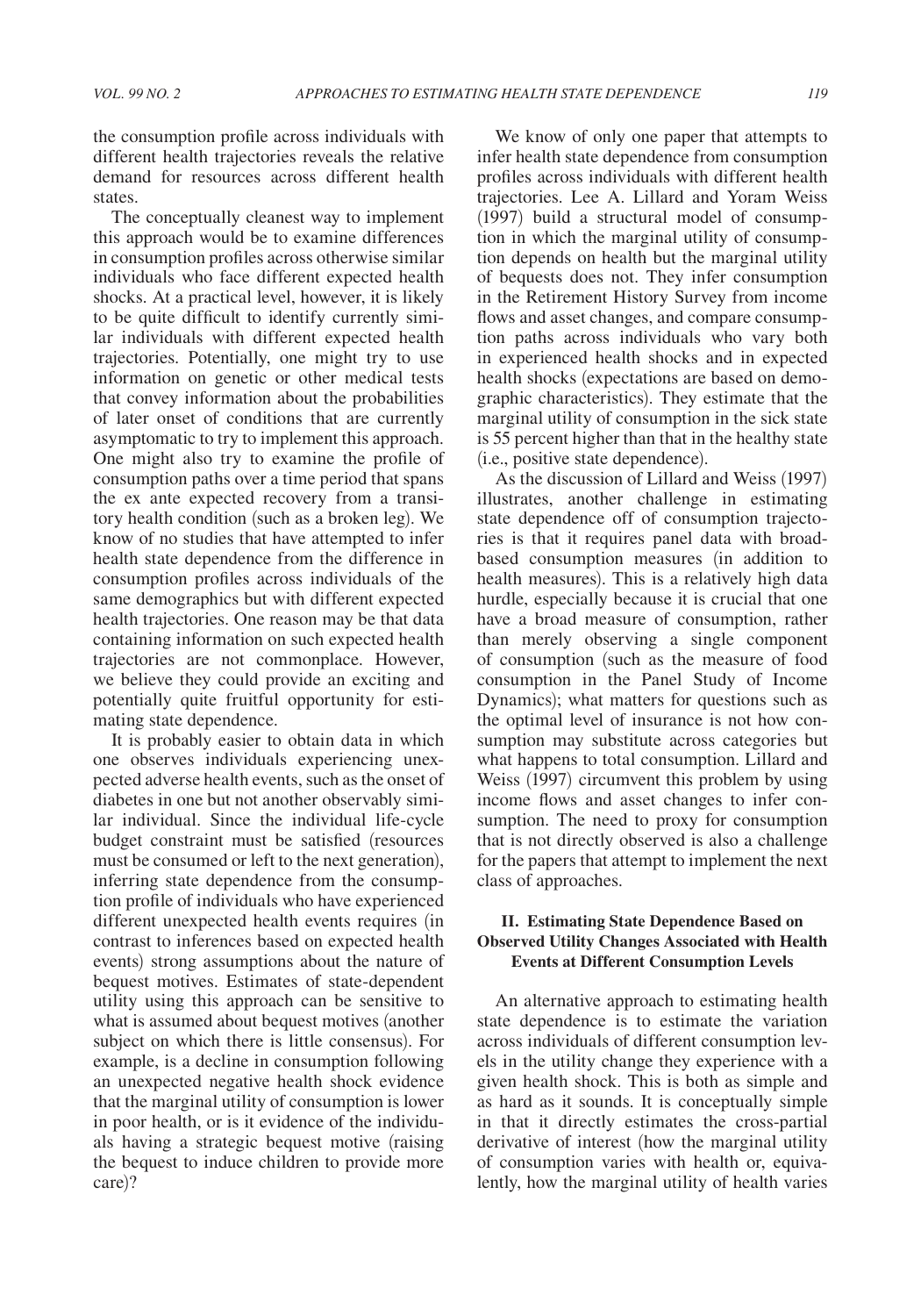with consumption), and practically difficult due to the inherent difficulty in measuring marginal utility.

#### A. *Compensating Differentials*

One potential path is to estimate compensating wage differentials associated with various job-related health risks. The marginal utility of health is given by the product of the compensating differential times the marginal utility of consumption. The degree of state dependence can be found by estimating how the marginal utility of health varies across individuals with different consumption levels.

This approach, of course, faces all of the wellknown challenges involved in estimating compensating differentials. An additional challenge is estimating (or proxying for) the curvature of the utility function—i.e., how the marginal utility of consumption varies with consumption. The sign and magnitude of the estimate of state dependence could be quite sensitive to the assumed or estimated curvature of the utility function; as noted earlier, the large range of estimates on the coefficient of relative risk aversion indicates that there is little consensus about this curvature.

In a series of papers, W. Kip Viscusi and coauthors implement this compensating differential approach. The authors survey individuals regarding the amount of money they would require to compensate them for hypothetical exposure to specific health risks, and examine how these self-reported compensating differentials vary with income (their proxy for consumption). Using this basic approach, William N. Evans and Viscusi (1991) find no evidence of state-dependent utility, Viscusi and Evans (1990) estimate that the marginal utility of income in the diseased state is between 77 percent and 93 percent of the marginal utility in the healthy state, and Frank A. Sloan et al. (1998) estimate that the marginal utility of income in the diseased state is only 8 percent of that in the healthy state. The wide range of estimates obtained in different versions of this approach may reflect differences in the diseases studied and populations examined. Viscusi and Evans (1990) estimate the statedependent utility of chemical workers by comparing the survey responses of workers with different incomes to questions concerning the amount of money they would require to compensate them for hypothetical exposure to new chemicals such as asbestos or TNT. Evans and Viscusi (1991) apply this same approach to consumers exposed to different hypothetical injuries from insecticides or toilet bowl cleaners, and Sloan et al. (1998) examine individuals with and without multiple sclerosis faced with varying hypothetical probabilities of acquiring (or being cured of) the disease. The different estimates obtained by these different studies may also reflect their different assumptions regarding the curvature of the utility function.

## B. *Utility Proxies*

A second potential way to estimate marginal utility is to use utility proxies such as subjective well-being. One can then estimate in a panel how the utility proxy changes in response to health shocks, and how this change varies across individuals of different consumption levels. One attractive feature of this approach is that, unlike all of the other approaches discussed thus far, it does not require that individuals be able to forecast the shape of their utility function in a different health state in an unbiased manner.

Counterbalancing this attraction are important concerns about the use of subjective well-being as a proxy for utility. Subjective well-being measures surely contain a great deal of noise relative to any signal value, which creates problems for the precision of estimates of state dependence. More importantly, for the approach to produce unbiased estimates of state dependence, it is necessary that subjective well-being or a monotone transformation of it can be interpreted as a cardinal measure of utility that is comparable across individuals with different levels of resources. One can select the monotone transformation such that the curvature of the implied underlying cardinal utility function matches existing estimates of risk aversion. However, given the considerable range of estimates of risk aversion in the literature, there will likely be a range of plausible monotone transformations. Estimates of state dependence could potentially vary a great deal (and in sign as well as magnitude) within the range of plausible monotone transformations. Finally, this approach requires panel data with either broad-based consumption measures in addition to health measures (a similarly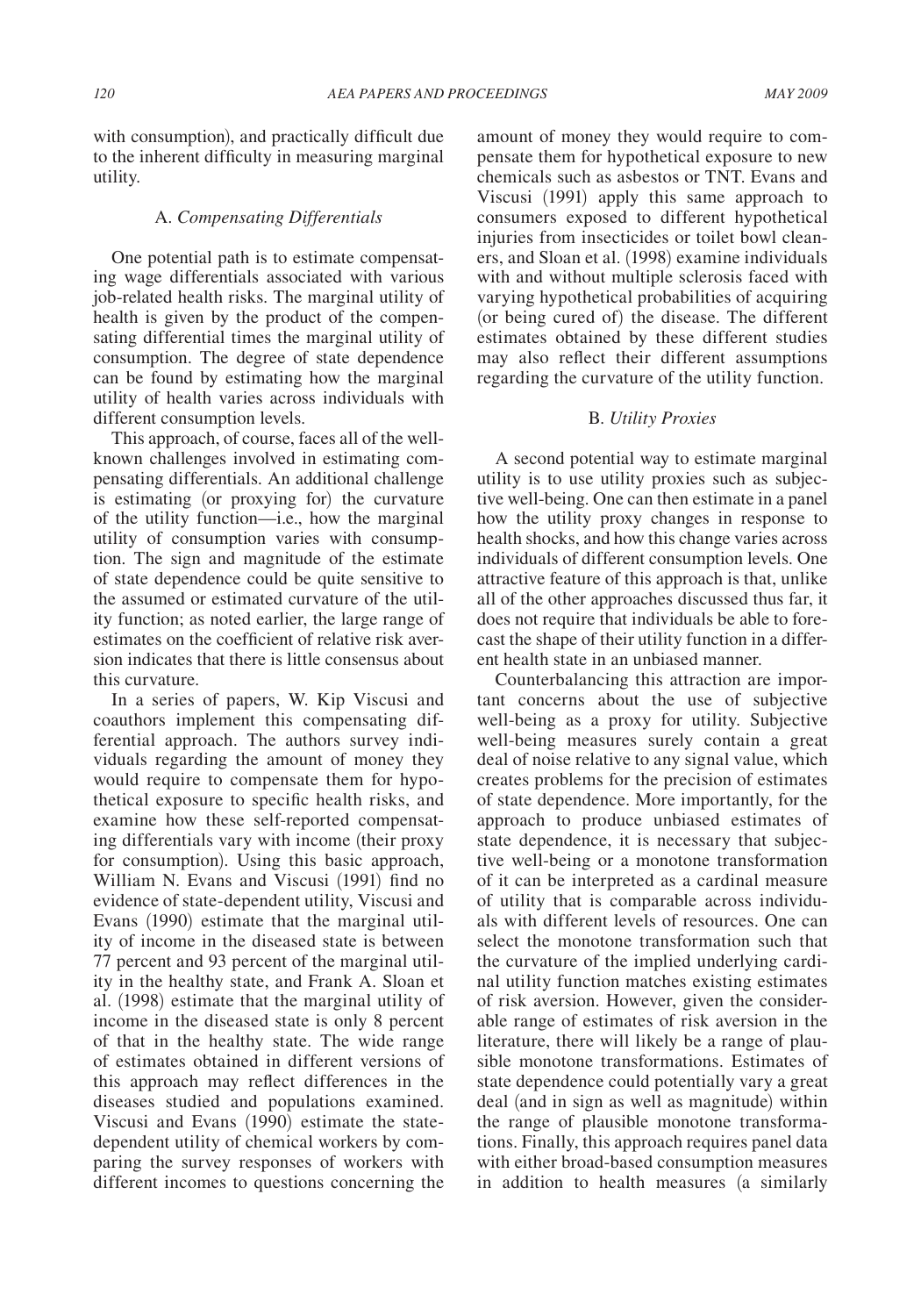high data hurdle to that required by using consumption profiles), or additional theoretical assumptions (as in Finkelstein, Luttmer, and Notowidigdo 2008).

Finkelstein, Luttmer, and Notowidigdo (2008) implement this approach using panel data on the elderly from the Health and Retirement Survey and permanent income as a proxy for consumption; they estimate that relative to an individual who is healthy (i.e., has no chronic diseases), a one-standard-deviation increase in the number of chronic diseases is associated with an 11 percent decline in the marginal utility of consumption.

#### **III. Conclusion**

Health state dependence of the utility function can have important implications for a range of economic behaviors. Yet we have relatively little empirical evidence on health state dependence, and what we do have is inconclusive in both sign and magnitude. We have sketched a number of potential, promising approaches to empirically estimating health state dependence. Some have not, to our knowledge, ever been attempted. Others have been implemented but would benefit from additional explorations using different populations, data, or assumptions.

Beyond the first-order question of the average health state dependence in the population, it would also be interesting to learn more about variation in health state dependence. The nature of health state dependence may well vary across different diseases, or across different individuals (e.g., of different ages). There may also be important nonlinearities (or even potential nonmonotonicities) in the effect of health on the marginal utility of consumption. All of these are interesting and important questions for further research.

## **REFERENCES**

- **Cohen, Alma, and Liran Einav. 2007.** "Estimating Risk Preferences from Deductible Choice." *American Economic Review*, 97(3): 745–88.
	- **De Nardi, Mariacristina, Eric French, and John B. Jones.** 2006. "Differential Mortality, Uncertain Medical Expenses, and the Saving of Elderly Singles." National Bureau of Economic Research Working Paper 12554.
- **Edwards, Ryan D.** 2008. "Health Risk and Portfolio Choice." *Journal of Business and Economic Statistics*, 26(4): 472–85.
	- **Evans, William N., and W. Kip Viscusi.** 1991. "Estimation of State-Dependent Utility Functions Using Survey Data." *Review of Economics and Statistics*, 73(1): 94–104.
	- **Finkelstein, Amy, Erzo F. P. Luttmer, and Matthew J. Notowidigdo.** 2008. "What Good Is Wealth without Health? The Effect of Health on the Marginal Utility of Consumption." National Bureau of Economic Research Working Paper 14089.
	- **Lillard, Lee A., and Yoram Weiss.** 1997. "Uncertain Health and Survival: Effects on End-of-Life Consumption." *Journal of Business and Economic Statistics*, 15(2): 254–68.
- **Rust, John, and Christopher Phelan.** 1997. "How Social Security and Medicare Affect Retirement Behavior in a World of Incomplete Markets." *Econometrica*, 65(4): 781–831.
	- **Sloan, Frank A., W. Kip Viscusi, Harrell W. Chesson, Christopher J. Conover, and Kathryn Whetten-Goldstein.** 1998. "Alternative Approaches to Valuing Intangible Health Losses: The Evidence for Multiple Sclerosis." *Journal of Health Economics*, 17(4): 475–97.
	- **Viscusi, W. Kip, and William N. Evans.** 1990. "Utility Functions That Depend on Health Status: Estimates and Economic Implications." *American Economic Review*, 80(3): 353–74.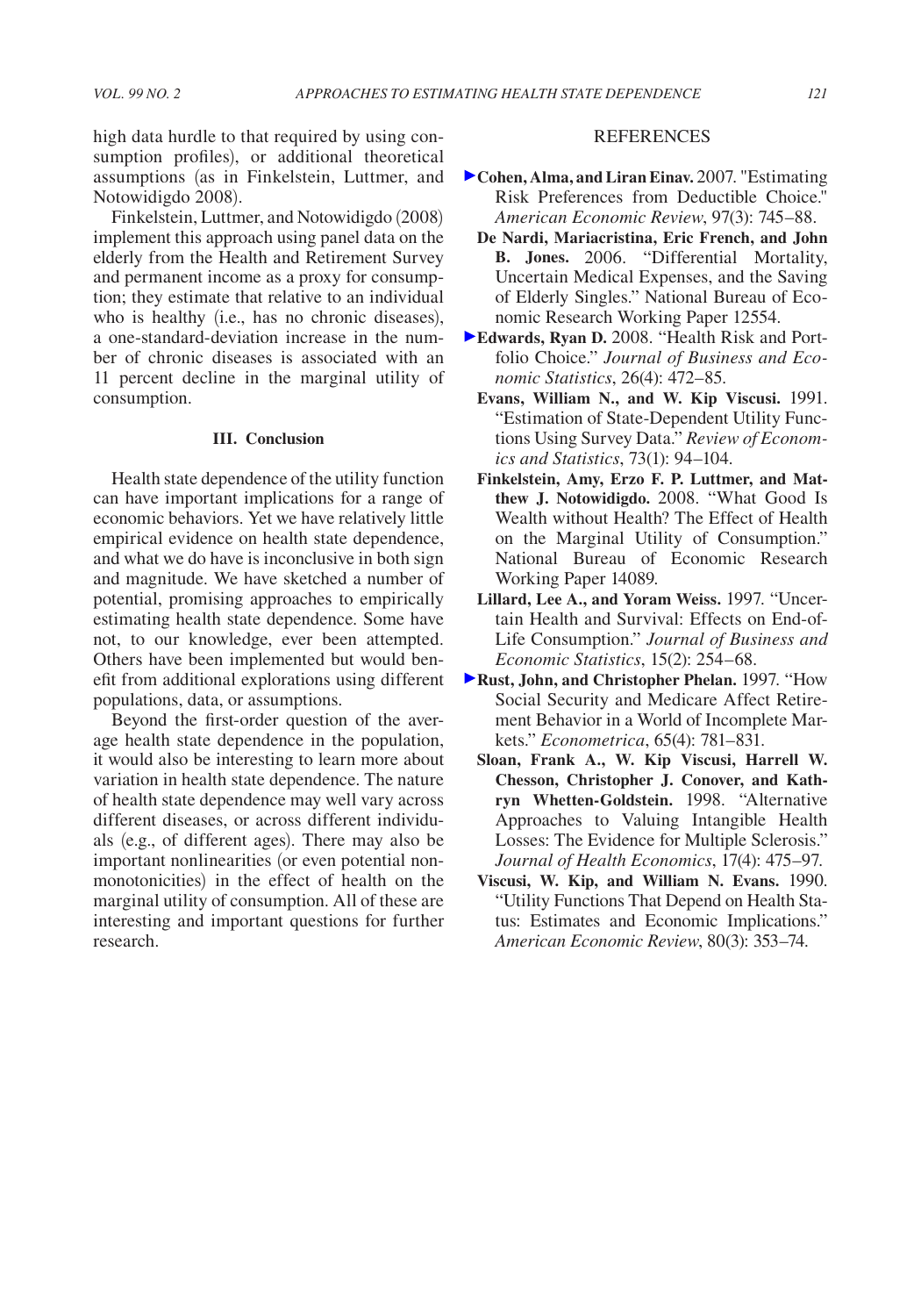# **This article has been cited by:**

- 1.Danya Kim, Jangik Jin. 2018. Does happiness data say urban parks are worth it?. *Landscape and Urban Planning* **178**, 1-11. [\[Crossref](https://doi.org/10.1016/j.landurbplan.2018.05.010)]
- 2. Alexander Silbersdorff, Julia Lynch, Stephan Klasen, Thomas Kneib. 2018. Reconsidering the incomehealth relationship using distributional regression. *Health Economics* **27**:7, 1074-1088. [\[Crossref](https://doi.org/10.1002/hec.3656)]
- 3. Barbara Fischer, Harry Telser, Peter Zweifel. 2018. End-of-life healthcare expenditure: Testing economic explanations using a discrete choice experiment. *Journal of Health Economics* **60**, 30-38. [\[Crossref](https://doi.org/10.1016/j.jhealeco.2018.06.001)]
- 4. Florian H. Schneider, Martin Schonger. 2018. An Experimental Test of the Anscombe–Aumann Monotonicity Axiom. *Management Science* . [[Crossref\]](https://doi.org/10.1287/mnsc.2017.3010)
- 5. André van Hoorn. 2018. Is the happiness approach to measuring preferences valid?. *Journal of Behavioral and Experimental Economics* **73**, 53-65. [[Crossref\]](https://doi.org/10.1016/j.socec.2018.02.002)
- 6. Carl F. Cranor, Adam M. Finkel. 2018. Toward the usable recognition of individual benefits and costs in regulatory analysis and governance. *Regulation & Governance* 12:1, 131-149. [[Crossref\]](https://doi.org/10.1111/rego.12128)
- 7. Alberto Batinti, Roger D. Congleton. 2018. On the codetermination of tax-financed medical R&D and healthcare expenditures: Models and evidence. *European Journal of Political Economy* . [[Crossref\]](https://doi.org/10.1016/j.ejpoleco.2018.03.006)
- 8. Carlos Dobkin, Amy Finkelstein, Raymond Kluender, Matthew J. Notowidigdo. 2018. The Economic Consequences of Hospital Admissions. *American Economic Review* **108**:2, 308-352. [\[Abstract](https://doi.org/10.1257/aer.20161038)] [\[View](http://pubs.aeaweb.org/doi/pdf/10.1257/aer.20161038) [PDF article\]](http://pubs.aeaweb.org/doi/pdf/10.1257/aer.20161038) [[PDF with links\]](http://pubs.aeaweb.org/doi/pdfplus/10.1257/aer.20161038)
- 9. Shelby Gerking, Wiktor Adamowicz, Mark Dickie, Marcella Veronesi. 2017. Baseline risk and marginal willingness to pay for health risk reduction. *Journal of Risk and Uncertainty* **55**:2-3, 177-202. [[Crossref\]](https://doi.org/10.1007/s11166-017-9267-x)
- 10.Dorte Gyrd-Hansen. 2017. A Stated Preference Approach to Assess whether Health Status Impacts on Marginal Utility of Consumption. *Health Economics* **26**:10, 1224-1233. [\[Crossref](https://doi.org/10.1002/hec.3393)]
- 11.David Crainich, Louis Eeckhoudt. 2017. Average willingness to pay for disease prevention with personalized health information. *Journal of Risk and Uncertainty* **55**:1, 29-39. [\[Crossref](https://doi.org/10.1007/s11166-017-9265-z)]
- 12. Johannes Schünemann, Holger Strulik, Timo Trimborn. 2017. Going from bad to worse: Adaptation to poor health health spending, longevity, and the value of life. *Journal of Economic Behavior & Organization* **140**, 130-146. [\[Crossref](https://doi.org/10.1016/j.jebo.2017.02.018)]
- 13. Johannes Schünemann, Holger Strulik, Timo Trimborn. 2017. The gender gap in mortality: How much is explained by behavior?. *Journal of Health Economics* **54**, 79-90. [[Crossref\]](https://doi.org/10.1016/j.jhealeco.2017.04.002)
- 14. PH. DE DONDER, P. PESTIEAU. 2017. Private, Social, and Self-Insurance for Long-Term Care in the Presence of Family Help. *Journal of Public Economic Theory* **19**:1, 18-37. [[Crossref\]](https://doi.org/10.1111/jpet.12163)
- 15. Kim Peijnenburg, Theo Nijman, Bas J.M. Werker. 2017. Health Cost Risk: A Potential Solution to the Annuity Puzzle. *The Economic Journal* **40**. . [[Crossref\]](https://doi.org/10.1111/ecoj.12354)
- 16. Simon Decker, Hendrik Schmitz. 2016. Health shocks and risk aversion. *Journal of Health Economics* **50**, 156-170. [\[Crossref](https://doi.org/10.1016/j.jhealeco.2016.09.006)]
- 17. Valentino Dardanoni, Paolo Li Donni. 2016. The welfare cost of unpriced heterogeneity in insurance markets. *The RAND Journal of Economics* **47**:4, 998-1028. [[Crossref\]](https://doi.org/10.1111/1756-2171.12164)
- 18. Mariacristina De Nardi, Eric French, John Bailey Jones. 2016. Savings After Retirement: A Survey. *Annual Review of Economics* **8**:1, 177-204. [[Crossref\]](https://doi.org/10.1146/annurev-economics-080315-015127)
- 19. Florian Pelgrin, Pascal St-Amour. 2016. Life cycle responses to health insurance status. *Journal of Health Economics* **49**, 76-96. [\[Crossref](https://doi.org/10.1016/j.jhealeco.2016.06.007)]
- 20.Desu Liu. 2016. Bivariate risk attitudes, informal care and saving. *Applied Economics* **48**:39, 3714-3722. [\[Crossref](https://doi.org/10.1080/00036846.2016.1142664)]